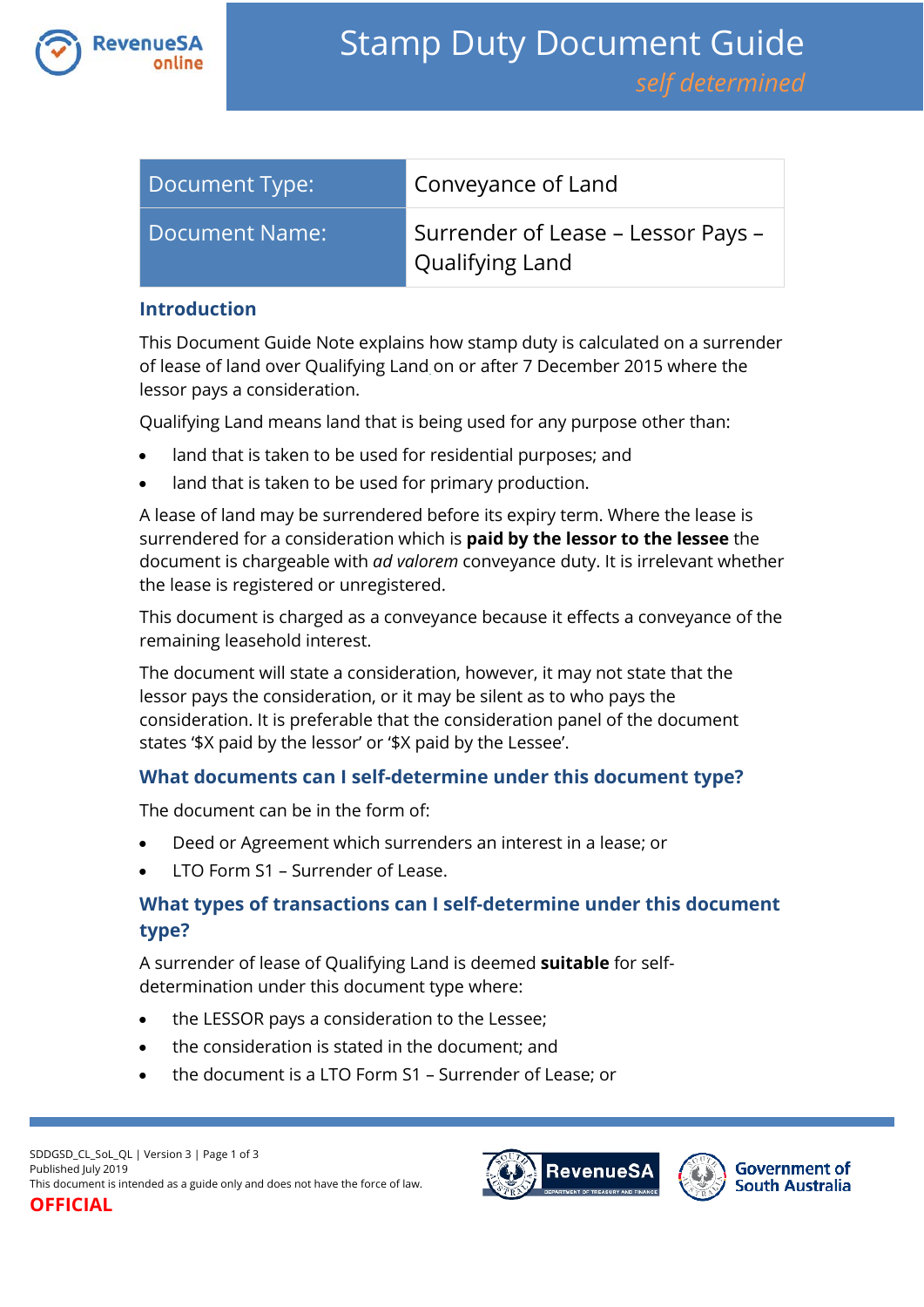

• the document is in Agreement or Deed form and there is no LTO Form S1 – Surrender of Lease evidencing the surrender.

The following similar transactions cannot be self-determined under this document type:

A surrender of lease of land where the lessee pays the consideration, refer to the document type:

[Conveyance of Land | Not Chargeable | Surrender of Lease -](https://www.revenuesa.sa.gov.au/stampduty/stamp-duty-document-guide/self-determined/conveyance-of-land-not-chargeable/sddgsd_cl_nc_sofl-lp) Lessee Pays

A surrender of lease of land for no consideration, refer to the document type:

[Conveyance of Land | Not Chargeable | Surrender of Lease -](https://www.revenuesa.sa.gov.au/stampduty/stamp-duty-document-guide/self-determined/conveyance-of-land-not-chargeable/sddgsd_cl_nc_sofl-nocon) No [Consideration](https://www.revenuesa.sa.gov.au/stampduty/stamp-duty-document-guide/self-determined/conveyance-of-land-not-chargeable/sddgsd_cl_nc_sofl-nocon)

If the surrender of lease relates to residential land or primary production land, refer to the document type:

[Conveyance of Land | Surrender of Lease –](https://www.revenuesa.sa.gov.au/stampduty/stamp-duty-document-guide/self-determined/conveyance-of-land/sddgsd_cl_sofl_rpp) Lessor Pays

### **What evidence do I need to retain for audit purposes?**

For audit purposes, you will need to retain the following documentation either in paper form or electronic form:

- a copy of the documents;
- evidence that a stamp duty determination has been made (i.e. Certificate of Stamp Duty, Document ID or stamped document); and
- a copy of any related documents.

# **What Section(s) of the** *Stamp Duties Act 1923* **applies?**

Section 60

### **What stamp duty is payable on this document?**

The document is chargeable with *ad valorem* conveyance stamp duty.

If there is an LTO form S1- Surrender of Lease **and** an Agreement evidencing the surrender of lease, then *ad valorem* conveyance stamp duty is charged on the LTO form S1 – Surrender of Lease and the document is self-determined under these document types and the Agreement is self-determined under the document type:

### [Exemption | Agreement](https://www.revenuesa.sa.gov.au/stampduty/stamp-duty-document-guide/self-determined/exemptions/sddgsd_ex_a)

If there is an LTO form S1- Surrender of Lease **and** a Deed evidencing the surrender of lease, then *ad valorem* conveyance stamp duty is charged on the